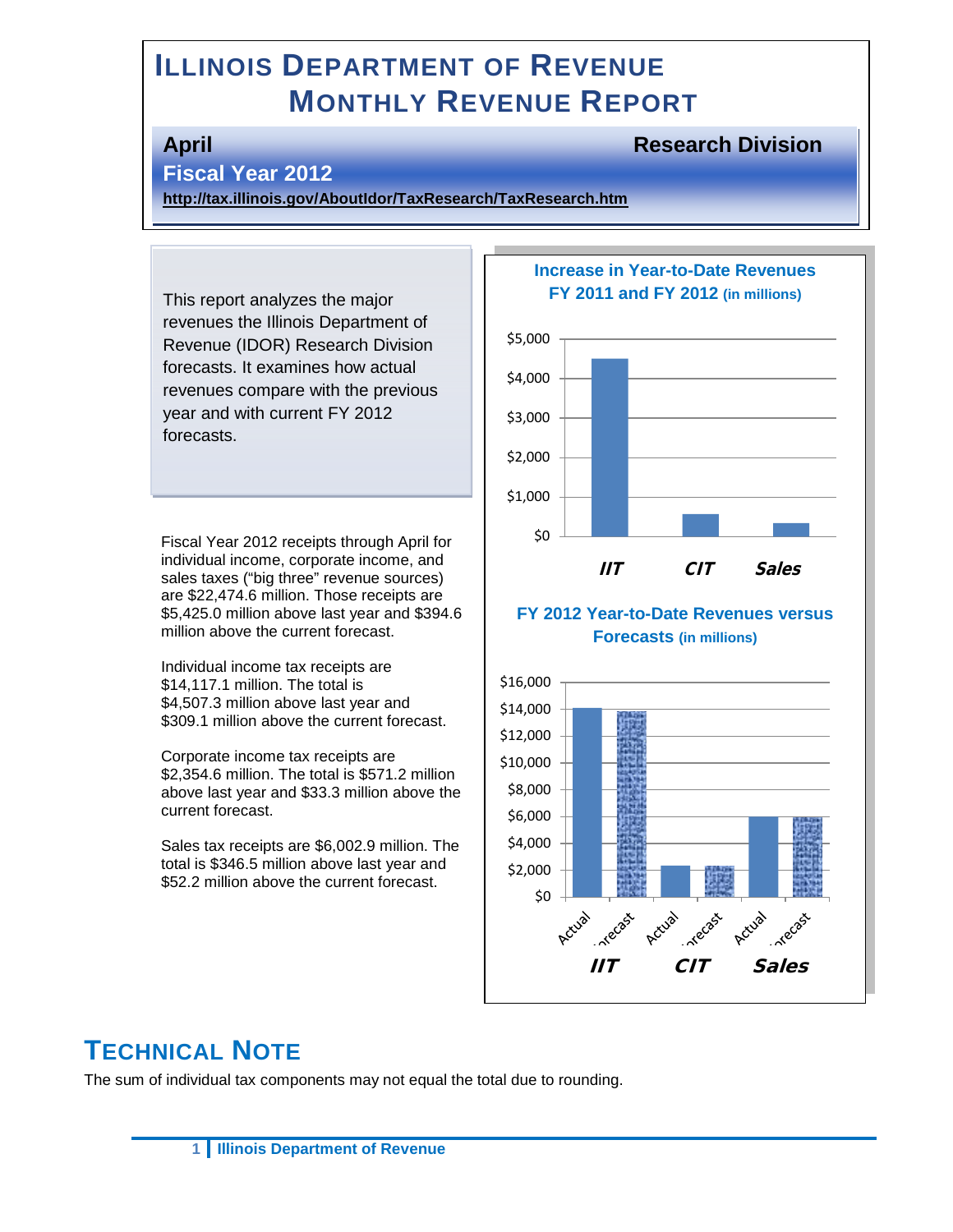# **FEATURE**

# **Recent Withholding (WIT) Payments Performance**

The year-to-date (YTD) FY 2012 WIT receipts are coming in above forecast. This is mostly explained by a significant surge in WIT observed in March and April. This increase means that FY 2012 WIT receipts will come in above the full FY 2012 forecast.



# **WIT Estimated vs Actual monthly values**

**Note:** In prior reports we discussed the January surge was due to a timing issue. Taken together, December and January came in close to forecast.

The unexpected surge cannot be explained by a corresponding increase in employment. Based on the latest data available from the Illinois Department of Employment Security (IDES), Illinois employment has been growing at a modest pace.<sup>[1](#page-1-0)</sup> This is consistent with the underlying assumption of our baseline FY 2012 WIT forecast. There are a couple of working hypotheses to explain the surge:

**First:** Some of the increase is because taxpayers have adjusted their W-4 forms to claim less personal allowances in reaction to receiving a lower than anticipated refund or having to make a higher than anticipated final tax payment for tax year 2011. We will have data to support or reject this hypothesis when we receive tax return data for tax year 2011.

**Second:** Our proprietary data indicates manufacturing and business services sectors experienced very high WIT growth in March and/or April.<sup>[2](#page-1-1)</sup> We suspect bonus payments in these sectors were higher than forecast. In analyzing monthly WIT payments data of 277,980 Illinois employers, we determined that 99,718 of these employers increased WIT payments in March-April compared with the January-February period. Large bonus amounts are primarily associated with large employers. Fifty-one employers increased WIT payments by more than \$1 million in March-April compared to

<span id="page-1-0"></span><sup>&</sup>lt;sup>1</sup> Illinois Department of Employment Security May 2012 Press Release.

<span id="page-1-1"></span> $2$  The taxpayer self-reports the SIC code corresponding to its economic activity. We must note: First, this self-reporting is not always accurate. Second, large firms often have more than one area of business and therefore more than one SIC would be applicable.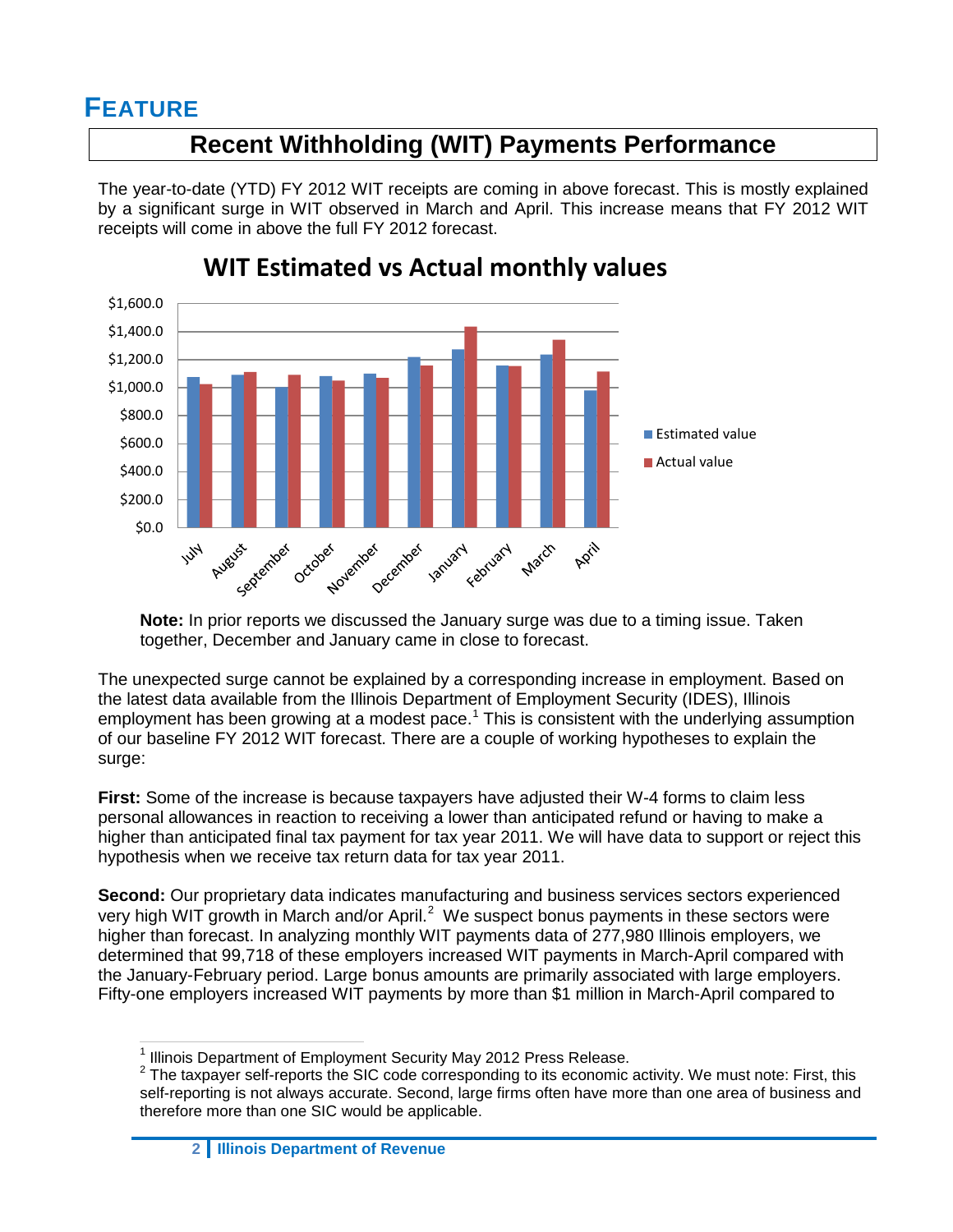January-February and paid an additional \$122 million. We find a concentration of these firms in the financial sector, manufacturing, and business services sectors.<sup>[3](#page-2-0)</sup>

When we looked at the top 100 employers that increased WIT payments, we found they paid an additional \$160 million in WIT. Our view is derived from bonuses paid during this period. In terms of timing, the pattern is the same observed before; most of bonuses related increase in WIT happened in March.

A few economic sectors account for most of the WIT surge in this last two month period:

- o SIC 35, Industrial and commercial machinery and computer equipment.
	- o SIC 63, Insurance carriers.
	- o SIC 73, Business services.
	- o SIC 67, Holdings and other investment offices.
	- o SIC 62, Security and commodity brokers, dealers, exchanges and services.

The plot below shows the contribution to growth by SIC code:



# **Contribution to WIT Growth by SIC code**

In conclusion, some of the unanticipated increase in WIT receipts over the last two months is one time in nature. However, until we have at least one more month of data we are not able to estimate how much of the \$338.2 in unanticipated revenue is from one time compared with ongoing factors.

<span id="page-2-0"></span> $3$  For confidentiality reasons we are not able to offer a breakdown of number of companies by sector.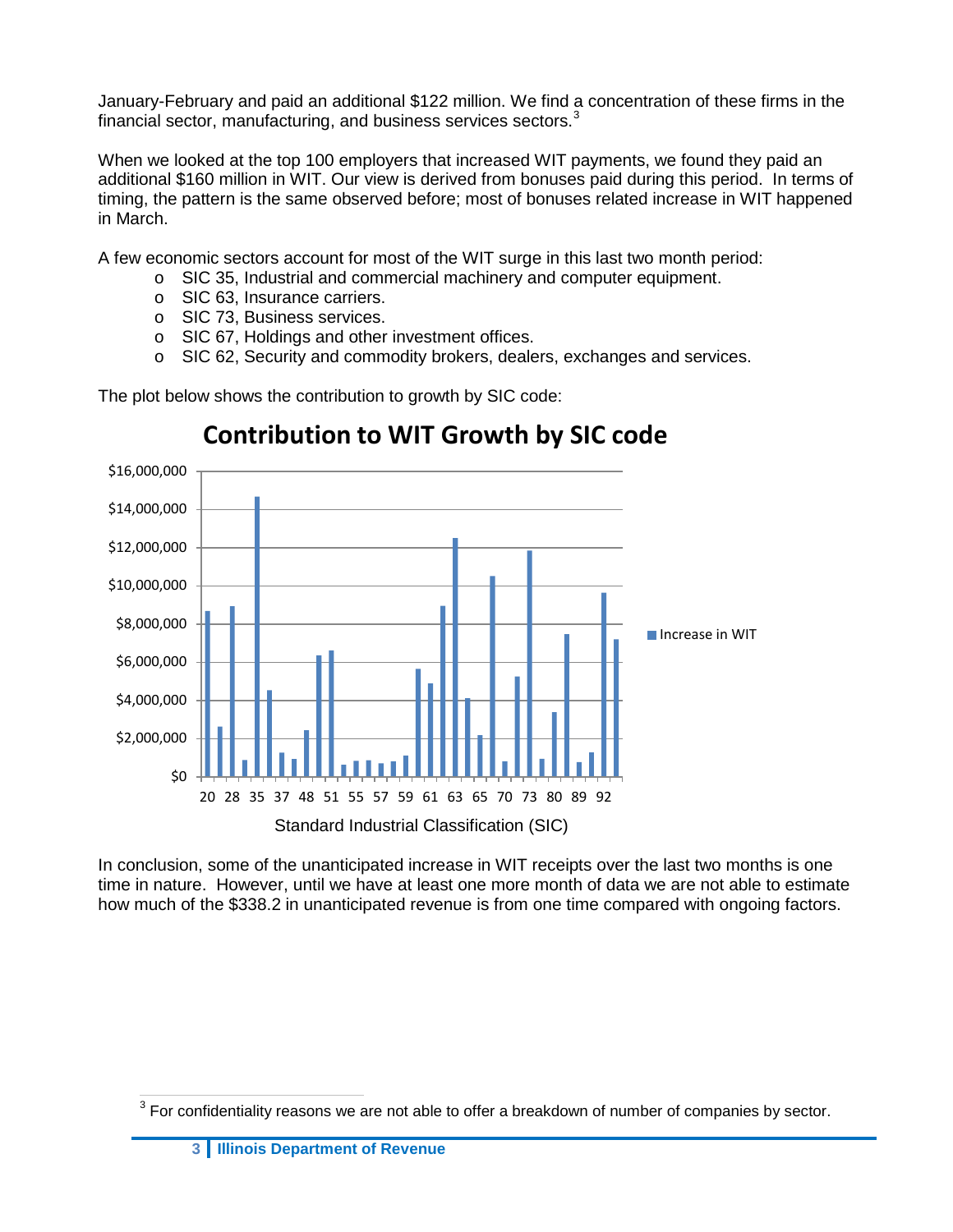### **Individual Income Tax (IIT)**

Ten months into FY 2012, total receipts are coming in above forecast. These positive results are explained almost exclusively by higher than anticipated March and April receipts. A more detailed analysis by form type is presented below.

**Withholding (WIT) receipts:** April's WIT receipts came in significantly above our monthly forecast. Year to date

|               | Year-to-Date (\$ millions) | Note: FY2011 includes amnesty-related payments |              |
|---------------|----------------------------|------------------------------------------------|--------------|
| <b>Actual</b> | <b>Forecast</b>            | \$ Difference                                  | % Difference |
| \$14,117.1    | \$13,808.0                 | \$309.1                                        | 2.2%         |
| FY 2011       | FY 2012                    | \$ Difference                                  | % Difference |
| \$9,609.8     | \$14,117.1                 | \$4,507.3                                      | 46.9%        |

WIT revenue is 3.0 percent above our forecast. We believe part of this unanticipated growth is because taxpayers are adjusting their W-4 forms to claim less personal allowances in reaction to receiving a lower than anticipated refund or having to make a higher than anticipated final tax payment for tax year 2011. If this is true we will experience a surge in refunds claimed for tax year 2012.

Additionally, internal data indicates that the manufacturing and business services sectors experienced very high growth in March and April. It is our opinion that higher than anticipated bonuses also contributed to the significant growth in March and April WIT.

This is strong evidence that FY 2012 withholding receipts will perform significantly better than anticipated.

**Non-withholding (Non-WIT) receipts:** Following March's positive results, April's Non-WIT receipts again came in above our forecast for the month. Estimated payments for the month came slightly below forecast, but final payments more than compensated for that shortfall. Total Non-WIT receipts for the month ended 2.2 percent (\$26.7 million) above the forecast. The FY 2012 Non-WIT forecast for the April was \$1,222.1 million while actual receipts totaled \$1,248.8 million. Accounting for April result, actual Non-WIT receipts are 1.1 percent below year to date forecast.

The following table compares WIT and Non-WIT receipts to the year to date forecasts.

| <b>Components Year-to-Date (\$ millions)</b><br>Note: FY2011 includes amnesty-related payments |            |                 |               |              |  |  |
|------------------------------------------------------------------------------------------------|------------|-----------------|---------------|--------------|--|--|
|                                                                                                | Actual     | <b>Forecast</b> | \$ Difference | % Difference |  |  |
| Withholding                                                                                    | \$11,562.8 | \$11,224.6      | \$338.2       | $3.0\%$      |  |  |
| Estimated and final                                                                            | \$2,554.3  | \$2,583.4       | $-$29.1$      | $-1.1\%$     |  |  |
| Total                                                                                          | \$14,117.1 | \$13,808.0      | \$309.1       | 2.2%         |  |  |

*Withholding and estimated and final payments are derived from IDOR collection data and in-transit fund data. Totals may not equal individual components due to rounding.*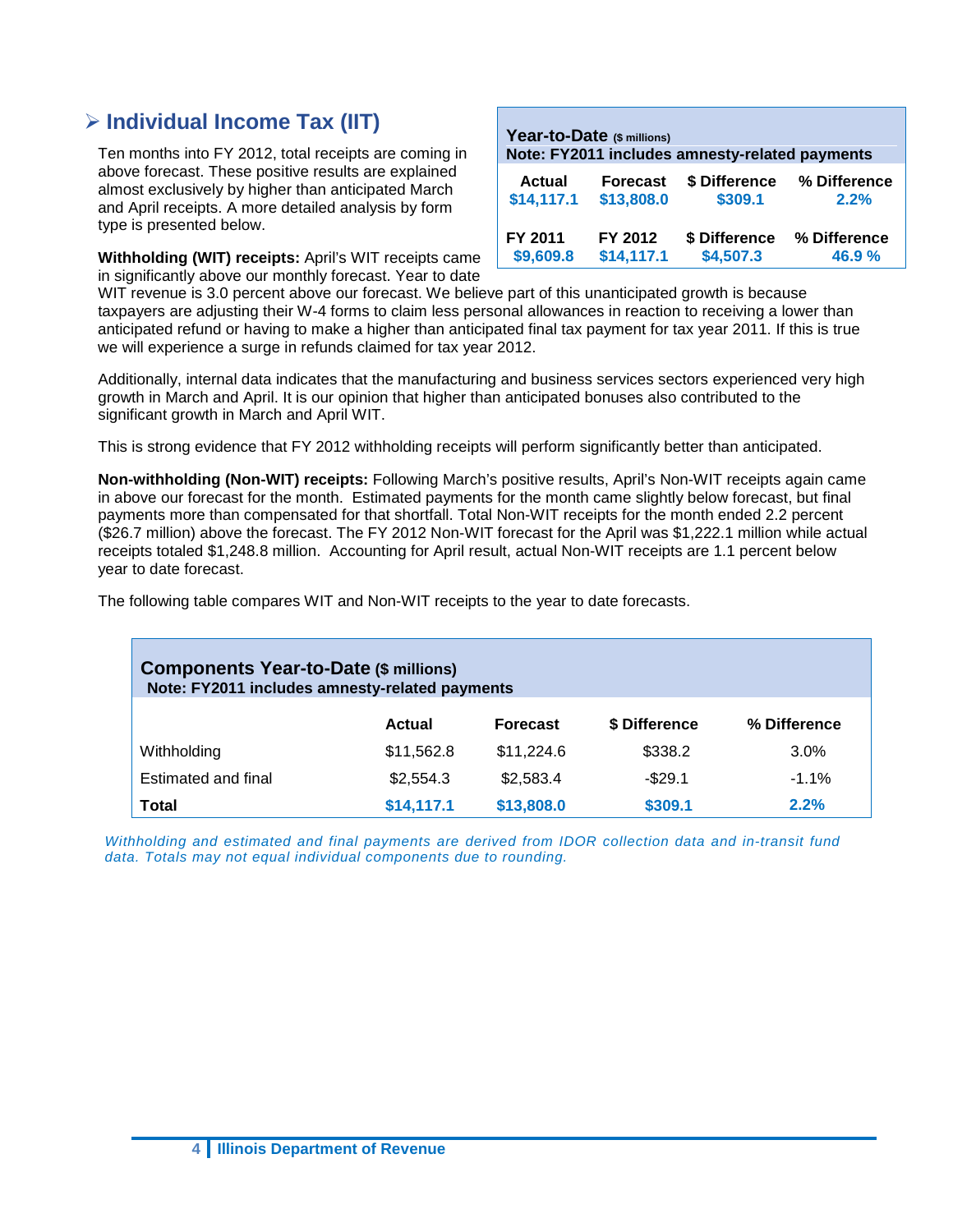## **Corporate Income Tax (CIT)**

April receipts came in on target at \$560.1 million. The majority of this revenue was from the second estimated payment for tax year 2012.

**Year-to-Date comparison (\$ millions) Note: FY2011 includes amnesty-related payments Actual Forecast \$ Difference % Difference \$2,354.6 \$2,321.4 \$33.3 1.4 % FY 2011 FY 2012 \$ Difference % Difference \$1,783.4 \$2,354.6 \$571.2 32.0%**

#### **Sales Tax**

One-time amnesty-related payments totaling \$163.9 million were deposited across November (\$122.5 million), December (\$36.0 million), and January (\$5.4 million) of last year. Comparisons that exclude FY 2011's amnesty-related payments are a better indicator of changes in actual taxable spending, since they are not skewed by one-time special payments.

The component table below shows that year-to-date growth in FY 2012, excluding FY 2011's amnesty related payments, was 9.3 percent. For the month of April alone,

| Year-to-Date comparison (\$ millions)<br>Note: FY2011 includes amnesty-related payments |                 |               |              |  |  |  |  |
|-----------------------------------------------------------------------------------------|-----------------|---------------|--------------|--|--|--|--|
| Actual                                                                                  | <b>Forecast</b> | \$ Difference | % Difference |  |  |  |  |
| \$6,002.9                                                                               | \$5,950.7       | \$52.2        | 0.9%         |  |  |  |  |
| FY 2011                                                                                 | FY 2012         | \$ Difference | % Difference |  |  |  |  |
| \$5,656.4                                                                               | \$6,002.9       | \$346.5       | 6.1%         |  |  |  |  |

state sales/use tax receipts were up 5.6 percent (\$32.4 million) compared to April 2011. Three months after revising the FY 2012 budget forecast upward, year to date receipts are \$52.2 million (0.9 percent) above budget.

The "all else" component—everything except motor vehicles and motor fuels—continues to post strong growth. The growth is this component is broad based. Looking at national retail sales data covering the first quarter of calendar year 2012, sales at furniture and home furnishing stores increased 8.9 percent compared to the same period in 2011, sales at building material and supply stores increased 12.5 percent, sales at clothing stores increased 7.9 percent, and sales at restaurants and bars increased 7.6 percent. The only area of weakness was sales at electronics and appliance stores, which fell 2.1 percent in the first quarter of 2012.

Although the University of Michigan Consumer Sentiment index has been more or less flat over the first four months of calendar year 2012, the average reading during this period was 75.7, placing it among the highest readings since the end of the recession and near where it was in early 2011 before it collapsed and plunged to 55.8 in August 2011. The survey used to produce the index found consumers had declining assessments of current conditions but improving assessments of future conditions.

| Year-to-Date comparison (\$ millions)<br>Note: FY2011 excludes amnesty-related |           |           |               |              |  |
|--------------------------------------------------------------------------------|-----------|-----------|---------------|--------------|--|
|                                                                                | FY 2011   | FY 2012   | \$ Difference | % Difference |  |
| <b>Vehicles</b>                                                                | \$752.0   | \$796.3   | \$44.3        | 5.9%         |  |
| Motor fuel*                                                                    | \$564.9   | \$656.6   | \$91.7        | 16.2%        |  |
| All else                                                                       | \$4,175.6 | \$4,550.0 | \$374.3       | $9.0\%$      |  |
|                                                                                | \$5,492.5 | \$6,002.9 | \$510.3       | 9.3%         |  |
| *Estimated. IDOR does not have actual data on sales tax from Motor Fuel.       |           |           |               |              |  |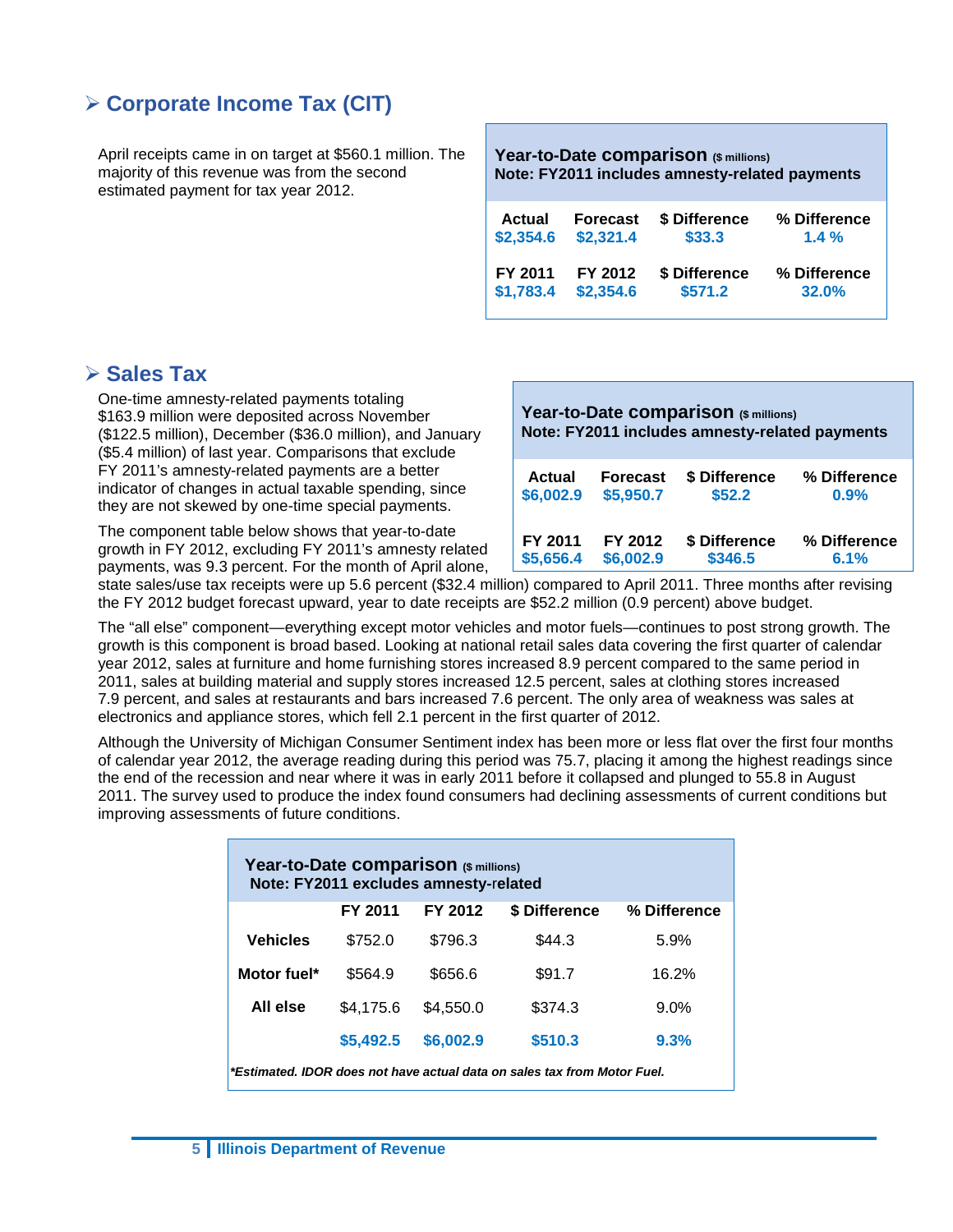#### **Estate Tax**

April receipts came in slightly above forecast. However, extraordinarily high receipts in November, December, January and March are leading to year to date receipts that are significantly above the year to date forecast.

| Year-to-Date (\$ millions) |                 |               |              |  |  |  |  |
|----------------------------|-----------------|---------------|--------------|--|--|--|--|
| <b>Actual</b>              | <b>Forecast</b> | \$ Difference | % Difference |  |  |  |  |
| \$195.5                    | \$174.4         | \$21.1        | 12.1%        |  |  |  |  |
| FY 2011                    | FY 2012         | \$ Difference | % Difference |  |  |  |  |
| \$119.2                    | \$195.5         | \$76.3        | 64.0%        |  |  |  |  |

## **Cigarette Taxes**

Fiscal Year 2012 receipts for the cigarette tax through April are still running close to forecast.

| Year-to-Date (\$ millions)         | *Includes general revenue funds |                                       |                                     |                                    |  |  |  |
|------------------------------------|---------------------------------|---------------------------------------|-------------------------------------|------------------------------------|--|--|--|
| All Funds*<br>General Revenue Fund | Actual<br>\$427.8<br>\$295.2    | <b>Forecast</b><br>\$429.7<br>\$295.8 | \$ Difference<br>$-$1.9$<br>$-$0.6$ | % Difference<br>$-0.4%$<br>$-0.2%$ |  |  |  |
| All Funds*<br>General Revenue Fund | FY 2011<br>\$463.2<br>\$295.4   | FY 2012<br>\$427.8<br>\$295.2         | \$ Difference<br>-\$35.4<br>$-$0.2$ | % Difference<br>$-7.6%$<br>$-0.1%$ |  |  |  |

## **Tobacco Products Tax**

*Long Term Care Fund*

Fiscal Year 2012 receipts through April continue to outpace the prior year's revenues by \$1.3 million (5.7 percent).

| Year-to-Date (\$ millions) |  |                           |                          |  |                         |  |
|----------------------------|--|---------------------------|--------------------------|--|-------------------------|--|
| Actual<br>\$24.0           |  | <b>Forecast</b><br>\$24.1 | \$ Difference<br>$-$0.1$ |  | % Difference<br>$-0.4%$ |  |
| FY 2011<br>\$22.7          |  | FY 2012<br>\$24.0         | \$ Difference<br>\$1.3   |  | % Difference<br>5.7%    |  |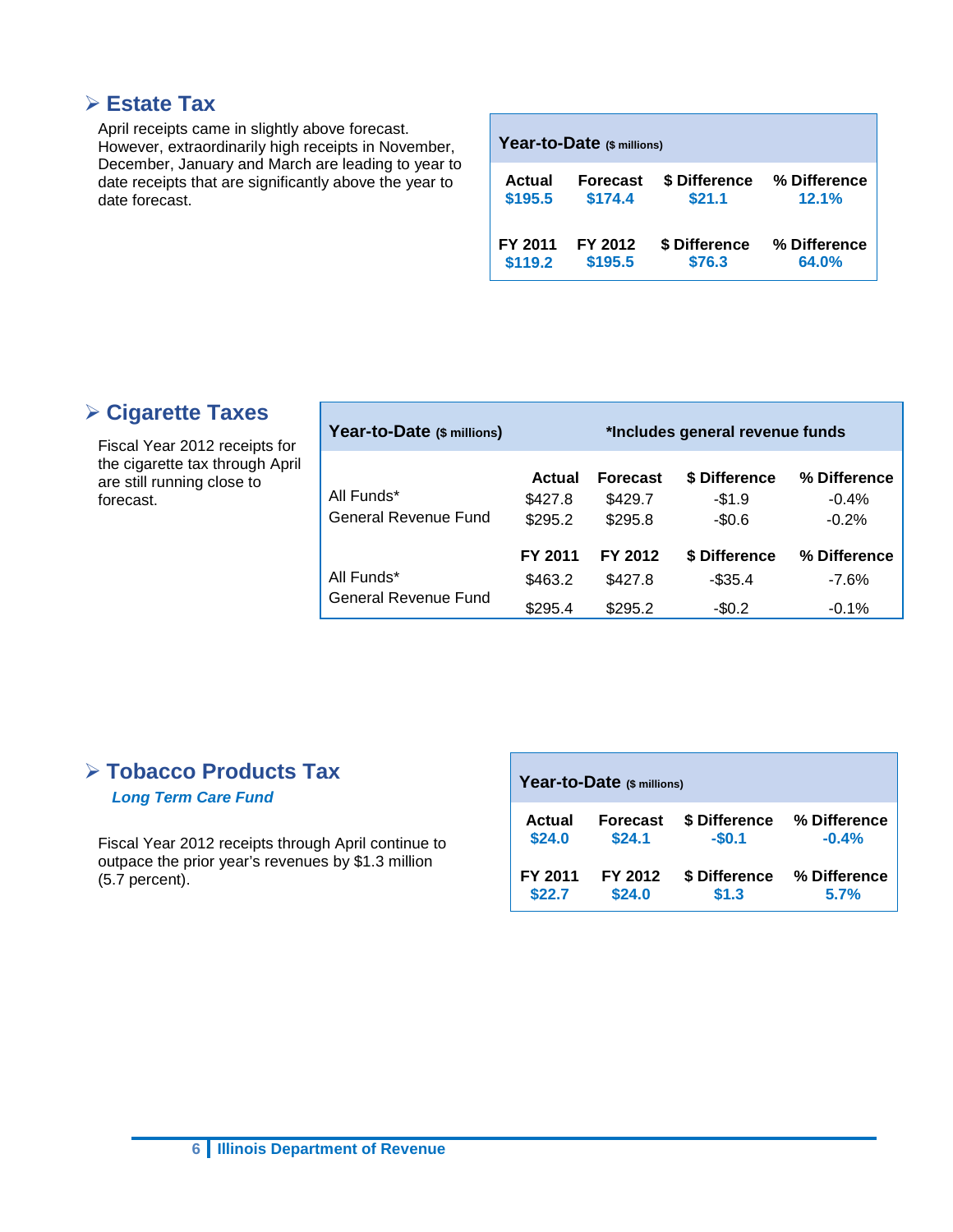### **Liquor Tax**

Liquor tax receipts continue to post strong growth over FY 2011, keeping them just above the year-to-date forecast.

| Year-to-Date (\$ millions)  |                    | *Includes general revenue funds |                        |                      |
|-----------------------------|--------------------|---------------------------------|------------------------|----------------------|
| All Funds*                  | Actual<br>\$232.6  | <b>Forecast</b><br>\$226.2      | \$ Difference<br>\$6.4 | % Difference<br>2.8% |
| General Revenue Fund        | \$136.9            | \$134.8                         | \$2.1                  | 1.6%                 |
| All Funds*                  | FY 2011<br>\$224.8 | FY 2012<br>\$232.6              | \$ Difference<br>\$7.7 | % Difference<br>3.4% |
| <b>General Revenue Fund</b> | \$132.1            | \$136.9                         | \$4.8                  | 3.6%                 |

## **Hotel Operator's Occupation Tax (HOOT)**

Fiscal Year 2012 HOOT receipts through April are still up 8.1 percent falling just shy of forecast projections. STR Global (Smith Travel Research) forecasts a strong summer 2012 for the U.S. Hotel industry, projecting occupancy to increase by 1.8 percent with average daily rate increasing 3.9 percent over last year's summer months of June, July, and August.

| Year-to-Date (\$ millions)         | *Includes general revenue funds    |                                      |                                     |                                    |
|------------------------------------|------------------------------------|--------------------------------------|-------------------------------------|------------------------------------|
| All Funds*<br>General Revenue Fund | <b>Actual</b><br>\$174.1<br>\$27.1 | <b>Forecast</b><br>\$175.2<br>\$28.1 | \$ Difference<br>$-$1.1$<br>$-$1.0$ | % Difference<br>$-0.6%$<br>$-3.4%$ |
|                                    | FY 2011                            | FY 2012                              | \$ Difference                       | % Difference                       |
| All Funds*                         | \$161.1                            | \$174.1                              | \$13.0                              | 8.1%                               |
| General Revenue Fund               | \$21.5                             | \$27.1                               | \$5.6                               | 26.0%                              |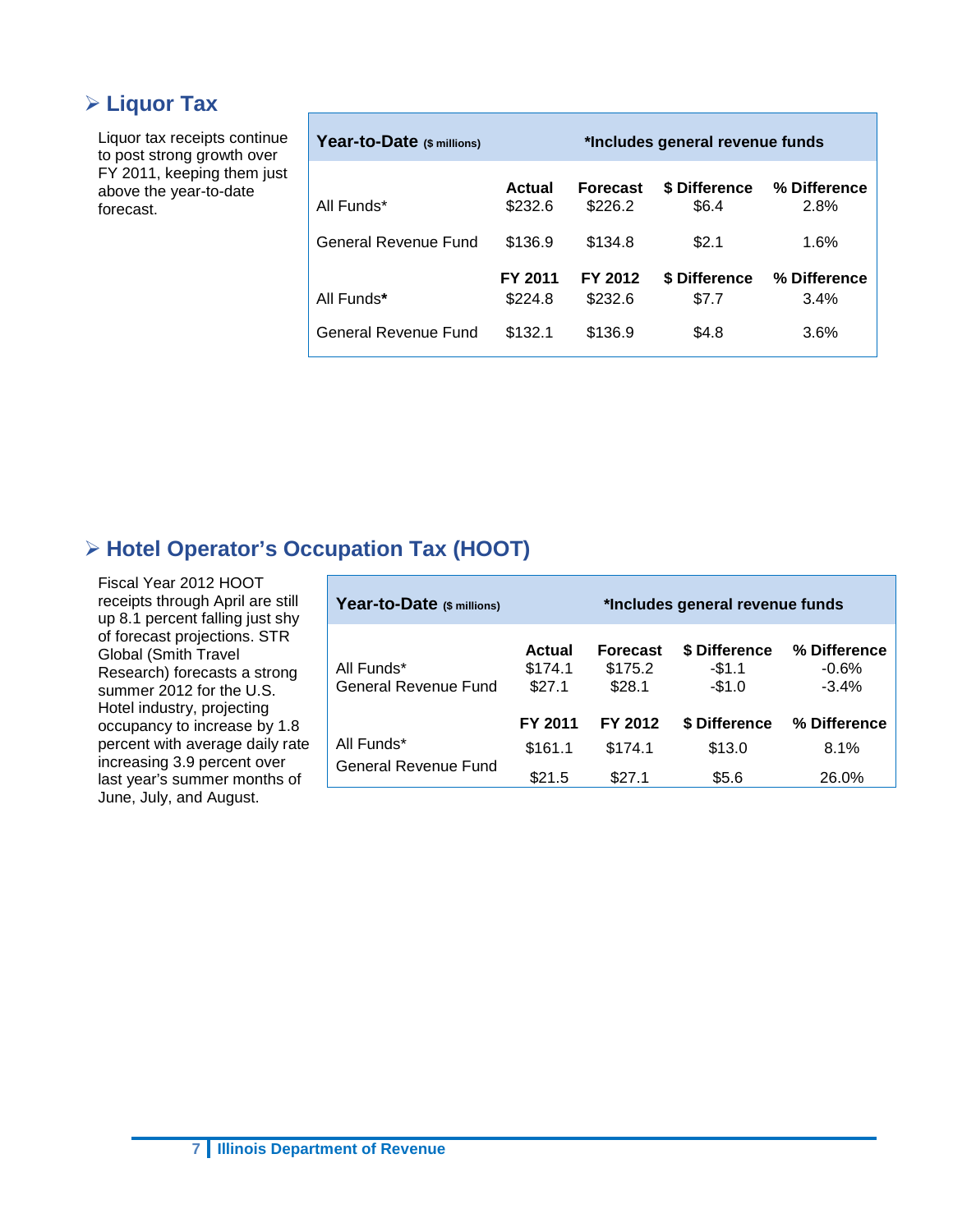### **Public Utilities Taxes**

#### **Telecommunications** –

FY 2012 receipts were coming in as forecast until the end of the calendar year 2011. IDOR's Financial Accounting and Local Government Allocations Divisions then recognized an insufficient balance in the Municipal Telecommunications Tax Fund (Fund 719). IDOR is in the process of building up the fund balance. As a result, GRFs receipts are below forecast and will continue to do so for the remainder of the Fiscal Year.

**Electricity –** Electricity receipts are still coming in slightly below

| Year-to-Date (\$ millions)                       |                                          |                                                  |                                                      |                                                |
|--------------------------------------------------|------------------------------------------|--------------------------------------------------|------------------------------------------------------|------------------------------------------------|
| Telecommunications<br>Electricity<br>Natural gas | Actual<br>\$401.6<br>\$340.6<br>\$122.9  | <b>Forecast</b><br>\$425.3<br>\$354.4<br>\$133.2 | \$ Difference<br>$-$ \$23.7<br>$-$ \$8.7<br>$-$10.3$ | % Difference<br>$-5.6%$<br>$-2.5%$<br>$-7.7\%$ |
|                                                  | \$865.1<br>FY 2011                       | \$912.9<br>FY 2012                               | $-$ \$47.8<br>\$ Difference                          | $-5.2\%$<br>% Difference                       |
| Telecommunications<br>Electricity<br>Natural gas | \$490.8<br>\$349.3<br>\$127.1<br>\$967.2 | \$401.6<br>\$340.6<br>\$122.9<br>\$865.1         | $-$ \$89.2<br>$-$ \$8.7<br>$-$ \$4.2<br>$-$102.1$    | $-18.2%$<br>$-2.5\%$<br>$-3.3\%$<br>$-10.6%$   |

forecast at \$340.6 million (-2.5 percent) lower than expected.

**Natural gas –** Year to date receipts are \$122.9 million (-7.7 percent) lower than forecast. Because natural gas is the primary fuel used to heat Illinois homes, the warmer than normal winter has started to show up in receipts.

April 2012 receipts were \$14.3 million, \$2.7 million (-15.8 percent) lower than April 2011. Receipts lag the underlying activity by two months. It is expected that May receipts will be lower than forecast as well due to warmer than usual weather in March.

#### **Motor Fuel Taxes**

Combined motor fuel taxes year to date are 2.6 percent below the same period in FY 2011 and 2.2 percent below forecast.

|         | Year-to-Date (\$ millions) | <b>IFTA</b>   |              |         | Year-to-Date (\$ millions) | <b>Regular MFT</b> |              |
|---------|----------------------------|---------------|--------------|---------|----------------------------|--------------------|--------------|
| Actual  | <b>Forecast</b>            | \$ Difference | % Difference | Actual  | <b>Forecast</b>            | \$ Difference      | % Difference |
| \$60.2  | \$67.2                     | $-$7.0$       | $-10.5%$     | \$951.1 | \$968.8                    | $-$17.7$           | $-1.8%$      |
| FY 2011 | FY 2012                    | \$ Difference | % Difference | FY 2011 | FY 2012                    | \$ Difference      | % Difference |
| \$68.9  | \$60.2                     | $-$ \$8.7     | $-12.6%$     | \$971.1 | \$951.1                    | $-$ \$20.0         | $-2.1%$      |

|         | Year-to-Date (\$ millions) | UST           |              |
|---------|----------------------------|---------------|--------------|
| Actual  | <b>Forecast</b>            | \$ Difference | % Difference |
| \$58.2  | \$57.5                     | \$0.7         | $1.1\%$      |
| FY 2011 | FY 2012                    | \$ Difference | % Difference |
| \$58.6  | \$58.2                     | $-$0.4$       | $-0.7%$      |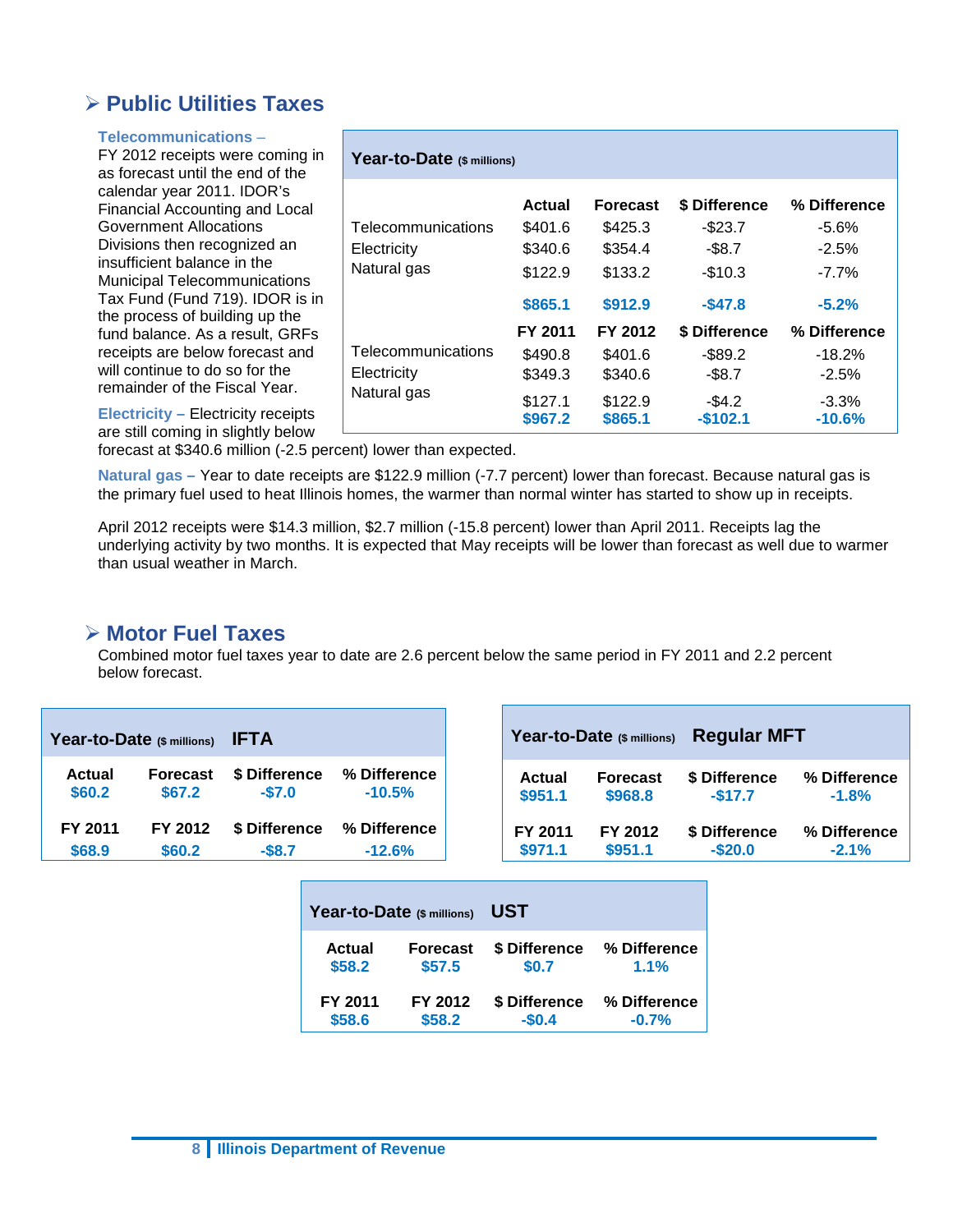## **Real Estate Transfer Tax (RETT)**

Beginning in January of 2012 due to an accounting error, a portion of the Real Estate Transfer Tax receipts were reported as Rental Housing Support Program surcharges. A correction will be made in the May report and year-to-date Real Estate Transfer Tax receipts are expected much closer to forecast.

| Year-to-Date (\$ millions) |                 |               |              |  |  |  |  |  |  |  |
|----------------------------|-----------------|---------------|--------------|--|--|--|--|--|--|--|
| Actual                     | <b>Forecast</b> | \$ Difference | % Difference |  |  |  |  |  |  |  |
| \$28.4                     | \$30.8          | $-$2.4$       | $-7.8%$      |  |  |  |  |  |  |  |
| FY 2011                    | FY 2012         | \$ Difference | % Difference |  |  |  |  |  |  |  |
| \$31.4                     | \$28.4          | $-$3.0$       | $-9.6%$      |  |  |  |  |  |  |  |

| Illinois Department of Revenue, Research Division             |                           |                                                     |                                                       |  |  |  |  |  |  |  |  |
|---------------------------------------------------------------|---------------------------|-----------------------------------------------------|-------------------------------------------------------|--|--|--|--|--|--|--|--|
| Director of Research: Natalie Davila                          | <b>Research Analysts:</b> | <b>Andy Chupick</b><br>Patrick Heath<br>John Horbas | Phil Manheim<br>Michael Pijan<br><b>Hector Vielma</b> |  |  |  |  |  |  |  |  |
| http://tax.illinois.gov/AboutIdor/TaxResearch/TaxResearch.htm |                           |                                                     |                                                       |  |  |  |  |  |  |  |  |